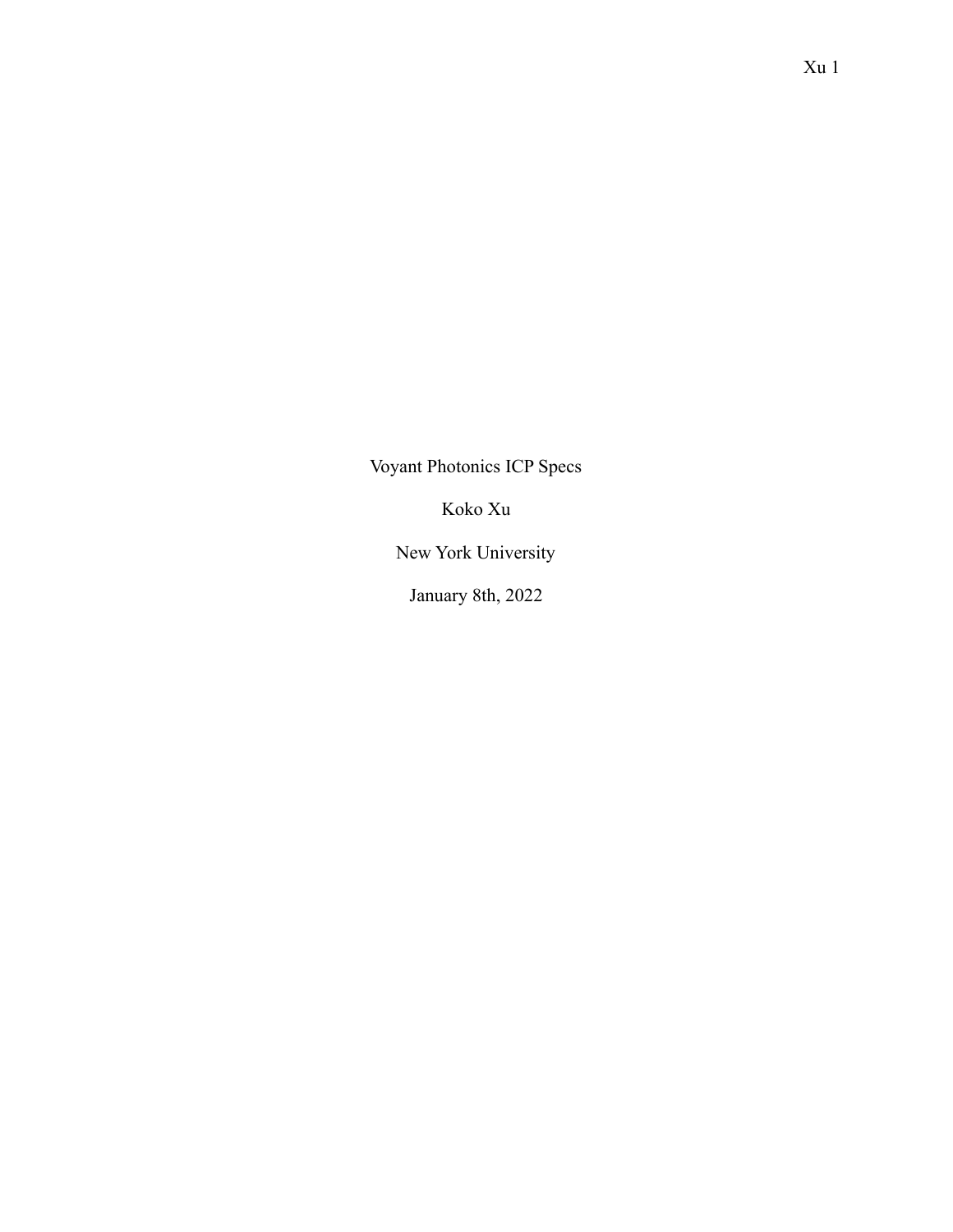#### **Introduction**

Voyant Photonics is an NYC-based developer of LiDAR-on-Chip (LoC) technology used for machine perception across industries. Founded in 2018, its cutting-edge Frequency-Modulated Continuous-Wave (FMCW) LiDAR technology powered by silicon photonic chips is developed by co-founders Dr. Steven Miller and Dr. Christopher Phare out of Columbia University's Lipson Nanophotonics Group.

With growing demand for machine perception in Automotive, Robotics, Drones, Factory Automation, and other industries, LoC has many applications and potential customers. Voyant Photonics is uniquely positioned to acquire several specific customer groups due to its technology's differentiation from competitors.

#### **Solution Map**

The most common application of LiDAR technology is in Autonomous Vehicles (AV). There are three main ways of achieving Full Self-Driving (FSD) capabilities: Light Detection and Ranging (LiDAR), Radio Detection and Ranging (RADAR), and Artificial Neural Network (ANN). While the majority of the AV industry uses a mix of the three technologies, Tesla uses only ANN with its Tesla Vision technology (see Figure 1).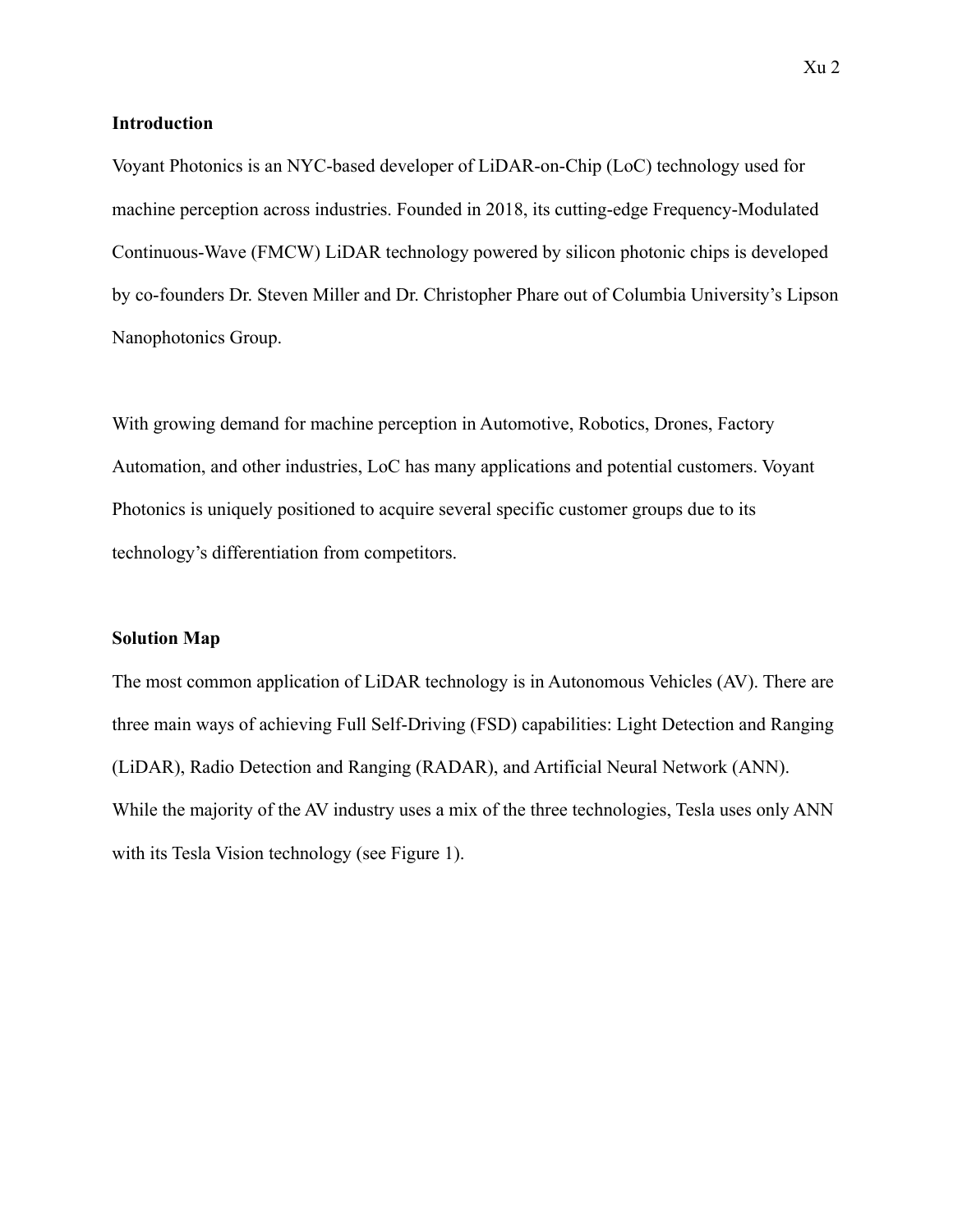# **Autonomous Vehicle Technologies Solution Map**



Figure 1: AV Technologies Solution Map, by Koko Xu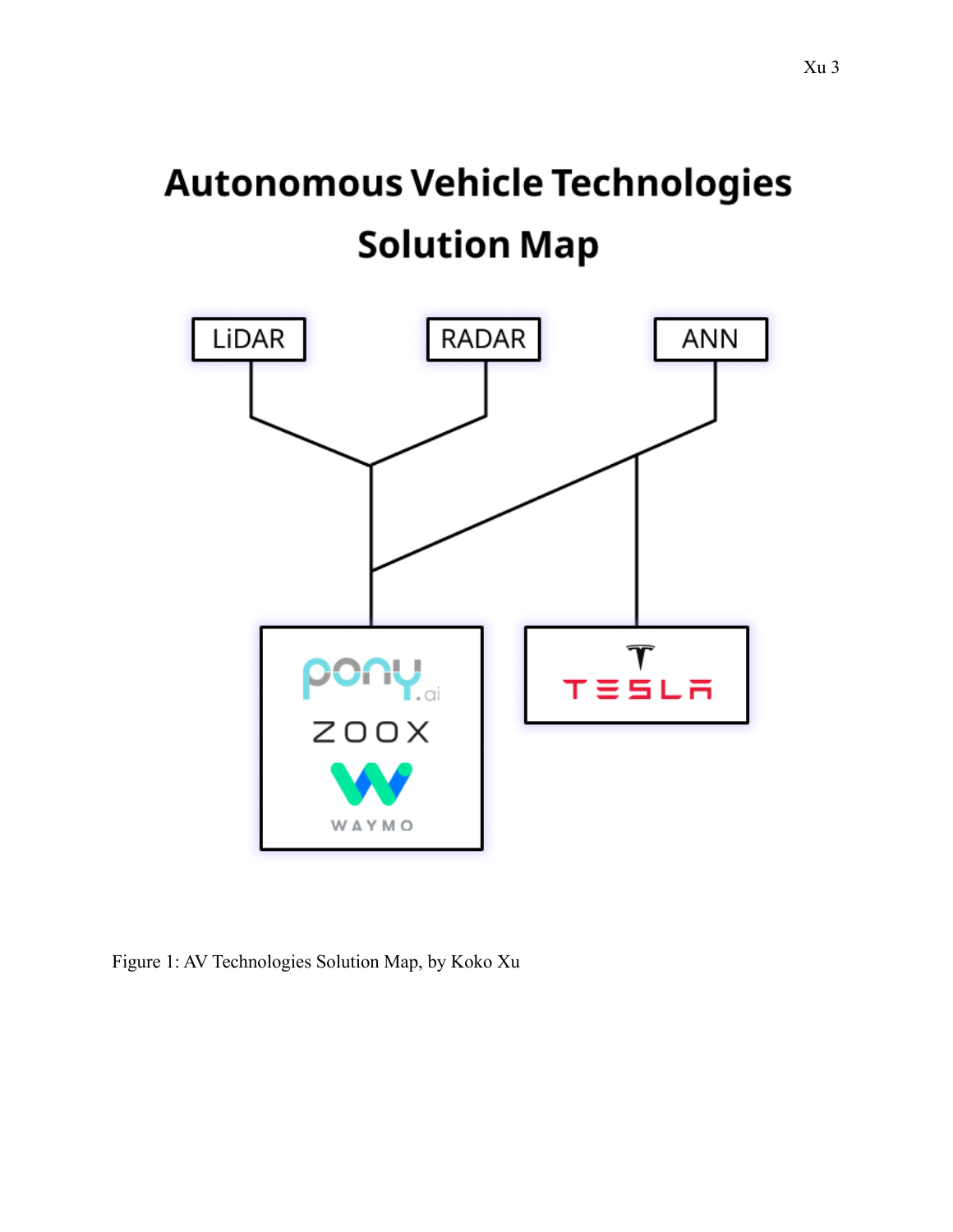## **Technology Overview**

## *LiDAR*

Traditional LiDAR technology uses lasers to detect object distance by measuring the Time of Flight (ToF) between "pulse" and "return". This approach is ideal for medium-range object detection and is highly accurate. However, it does not perform well under weather conditions such as fog, rain, and snow. Traditional LiDAR is very expensive.

# *RADAR*

RADAR technology takes a similar approach as LiDAR but shoots radio waves instead of photons. RADAR is good for long-range object detection and performs under all conditions, but provides very low-resolution data. RADAR is relatively cheap.

#### *ANN*

ANN mimics the human visual cortex, using Computer Vision (CV) and Machine Learning (ML) to train the Neural Network to identify objects and perceive depth. ANN works in all human-able conditions and beyond, with the system improving over time with more data. ANN is time-consuming to develop and depends on a large, varied, and real dataset.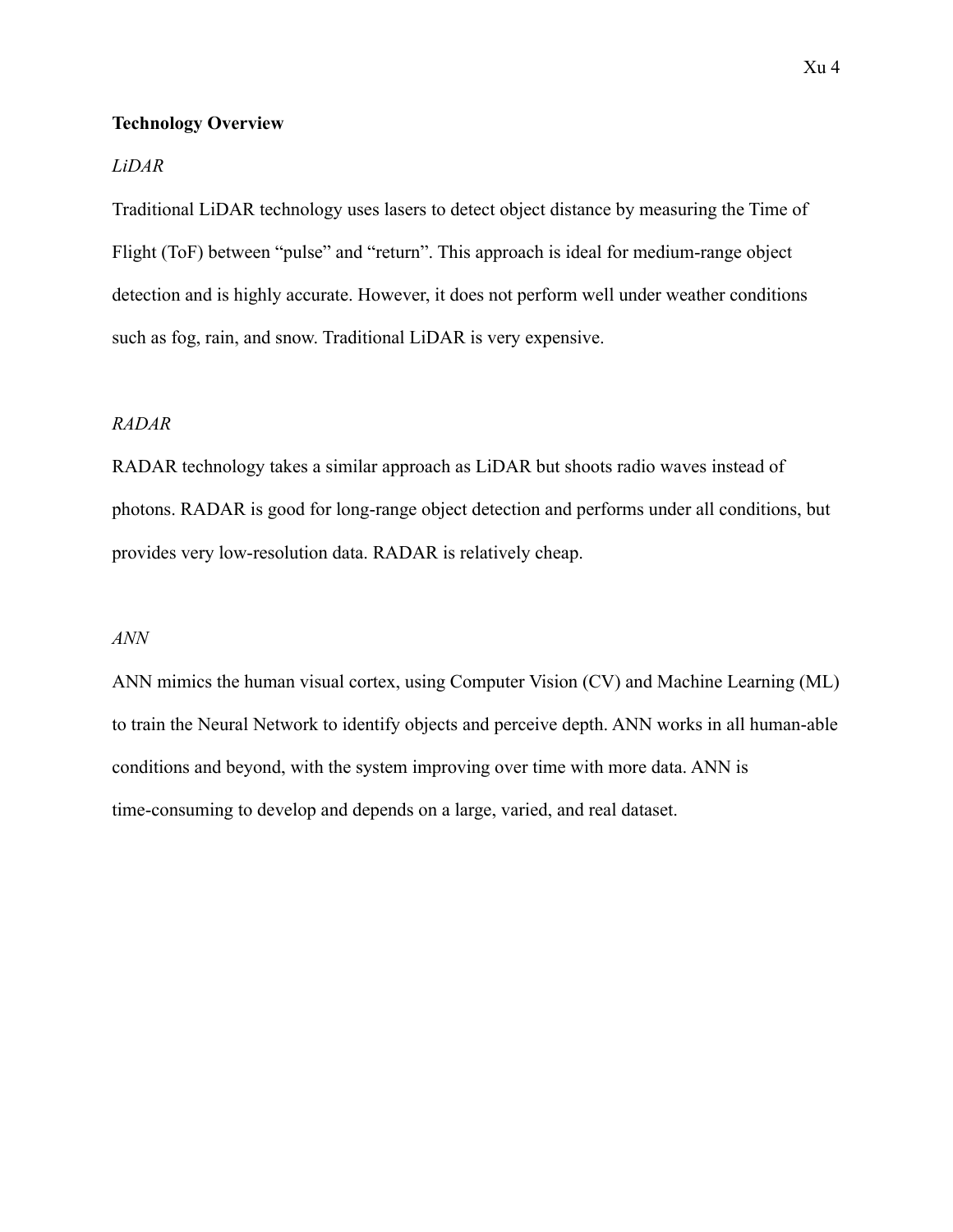#### **Technology Breakdown**

Voyant Photonics is revolutionizing LoC technology with advancements in size, price, and functionality. These advancements have the potential to make FMCW LiDAR the mainstream over ToF LiDAR, as they resolve multiple barriers holding FMCW LiDAR back in the past.

1. Size

Voyant's LoC technology is built on a single semiconductor chip using off-the-shelf subcomponents and established manufacturing processes. This breakthrough allows Voyant's LiDAR to be drastically smaller than competitors', with each chip a fraction of the size of a pinky fingernail and a ready-to-use case no longer than 5cm. The small size allows for Voyant's LiDAR technology to be implemented in devices that couldn't before such as small robots and smart homes. It also solves the problem of shot-rate, a major limitation of FMCW LiDAR when compared to ToF LiDAR. ToF LiDAR works by sending out pulses in all directions and receiving reflections. Since ToF does not target a specific direction, it's able to pulse at a faster rate. FMCW on the other hand sends pulses in a specific field of view, limiting the rate of data it's able to receive. Most LiDAR technology out there uses ToF and has shot rates of about 2,000,000 shots/second, while FMCW only has a shot rate of about 100,000 shots/second. Voyant is able to achieve an above-average shot rate at 144,000 shots/second. Along with size reductions, dozens of Voyant LiDAR can be implemented into a single system at still a smaller size than one ToF system to match ToF shot rates.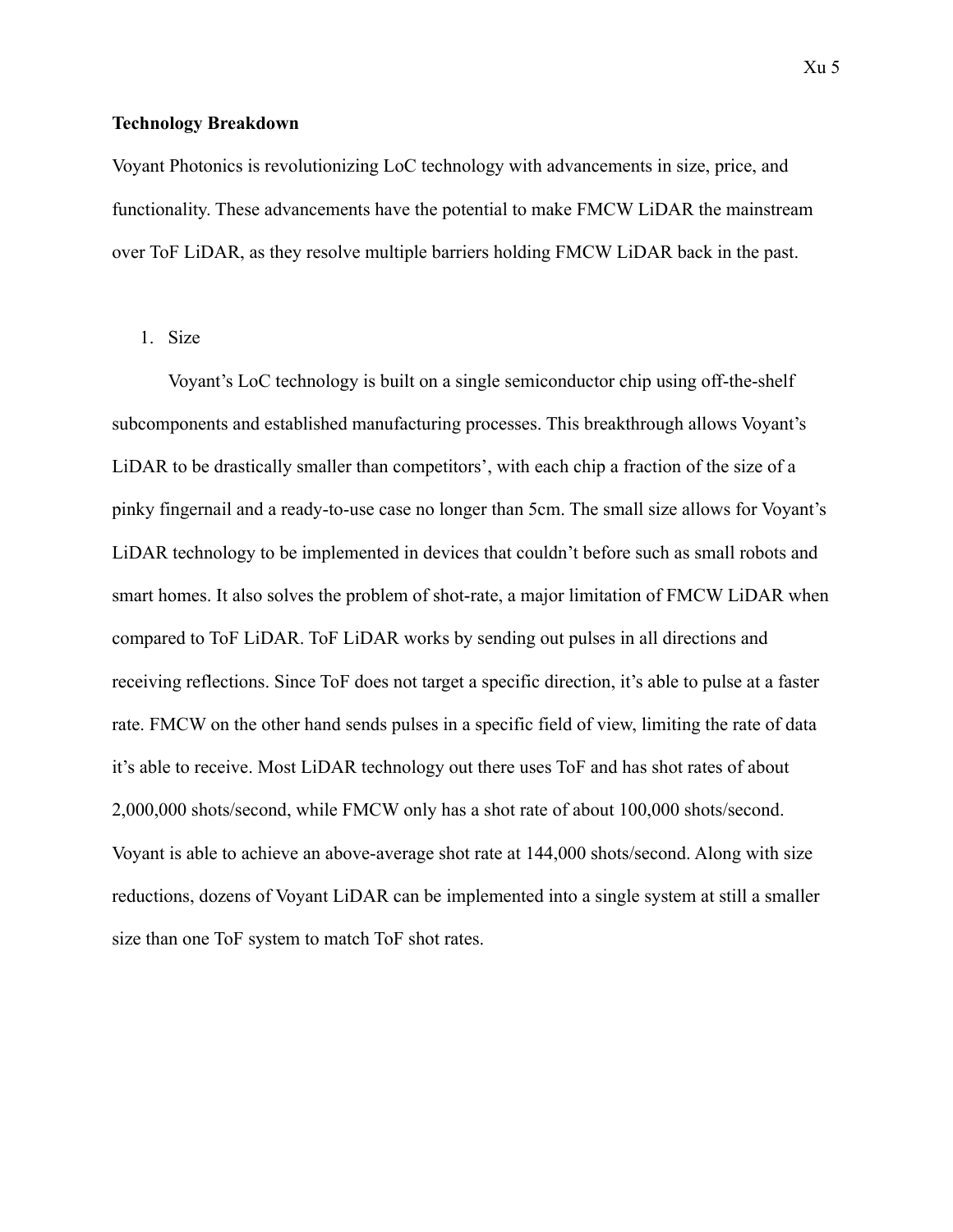Since Voyant uses off-the-shelf semiconductor subcomponents and already established semiconductor manufacturing processes, it's able to drastically reduce the cost of production. Traditional LiDAR solutions in the world today costs anywhere from \$7,000 to \$70,000 per unit. This is part of the reason why LiDAR has been limited in high-end luxury cars - it simply does not work unit-economically for other consumer products. This high cost mostly comes from manufacturing processes, which relates to the fact that most LiDAR technology out there uses "Edge-Emitter Diode Lasers" instead of "Vertical Cavity Surface Emitting Lasers" (VCSEL). Edge-Emitter Diode Lasers require scrutinous manufacturing because the laser is shot out of the edge of the wafer, so each wafer needs to be cut open during manufacturing. Another reason for the high cost is due to the fact that traditional LiDAR uses moving parts, which increases maintenance costs. Since Voyant is able to fit all the subcomponents onto a single chip, it is able to take advantage of semiconductor manufacturing processes that have been refined over decades and enjoy economies of scale of production from the beginning. Voyant's estimated \$350 unit production cost opens up commercial applications in a variety of consumer-facing products.

#### 3. Functionality

Past attempts at reducing the size and cost of LiDAR systems led to a reduction in functionality. One example of this is Apple's use of LiDAR in its iPad Pro, iPhone 12 Pro, 12 Pro Max, and 13 Pro Max models sourced from Ouster for its AR capabilities. Apple's use of LiDAR technology is a type of solid-state LiDAR system called Digital Flash LiDAR. Unlike traditional LiDAR that uses a rotating mirror to scan regions point by point, Digital Flash LiDAR simply emits a light wall without any mechanical rotation for object detection (see Figure 2).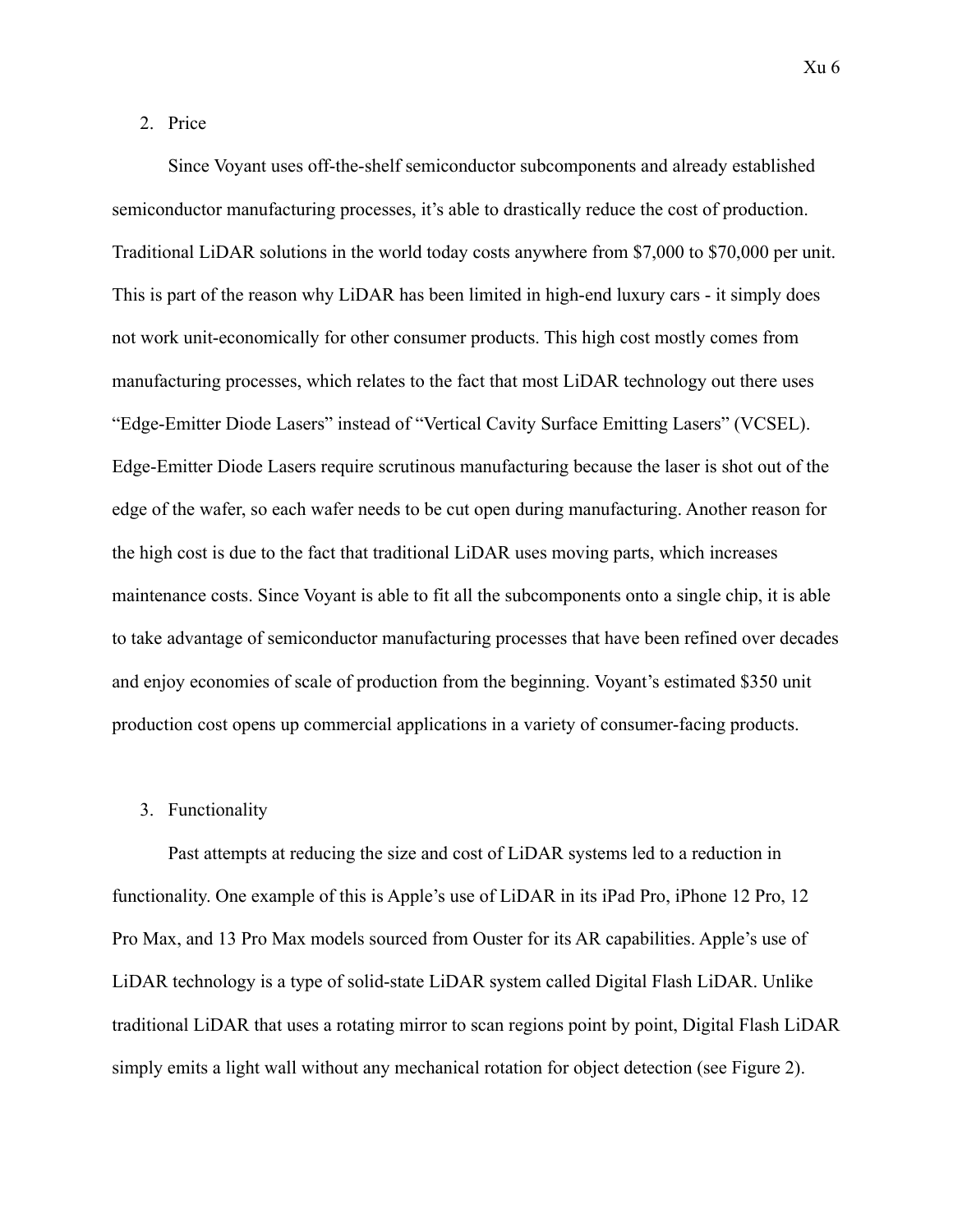Ouster designed this product for Apple using VCSELs and Single Photon Avalanche Diodes (SPADs) in order to achieve low costs and compact size, and its performance is quite well relative to its intended use. However, this technology is nowhere near Vehicle Grade in terms of detection range, precision, and shot rate. Voyant's LoC is indeed Vehicle Grade with a 90% reflective target range up to 70m, less than 1cm range precision, and 144,000 shots/second in its Lark Rev A product. Beyond these capabilities, Voyant has made innovations in its 5D LiDAR ability. Most ToF LiDAR systems are limited to 3 dimensions - x, y, and z positions of objects. All FMCW LiDAR systems are able to capture a 4th dimension: doppler velocity. Doppler Velocity basically reveals how fast objects are moving. It is based on the Doppler Effect where waves move at different frequencies when the source is nonstationary (see Figure 3). ToF LiDAR can also calculate this by measuring marginal movements between different pulses, but it requires more data points which can lead to latency (decision lag from processing large amounts of data). Voyant's Lark Rev B will be 5D - it will include x, y, z, doppler velocity, and a highly accurate fifth dimension based on reflectance and polarization. This fifth dimension will be able to tell what material the objects in the field of view are by analyzing the waves of its reflection (a furry surface reflects light differently from a metal stop sign surface). This will enable object identification with fewer data and higher efficiency, as material recognition coupled with object geometry will allow for an educated guess on what the object is.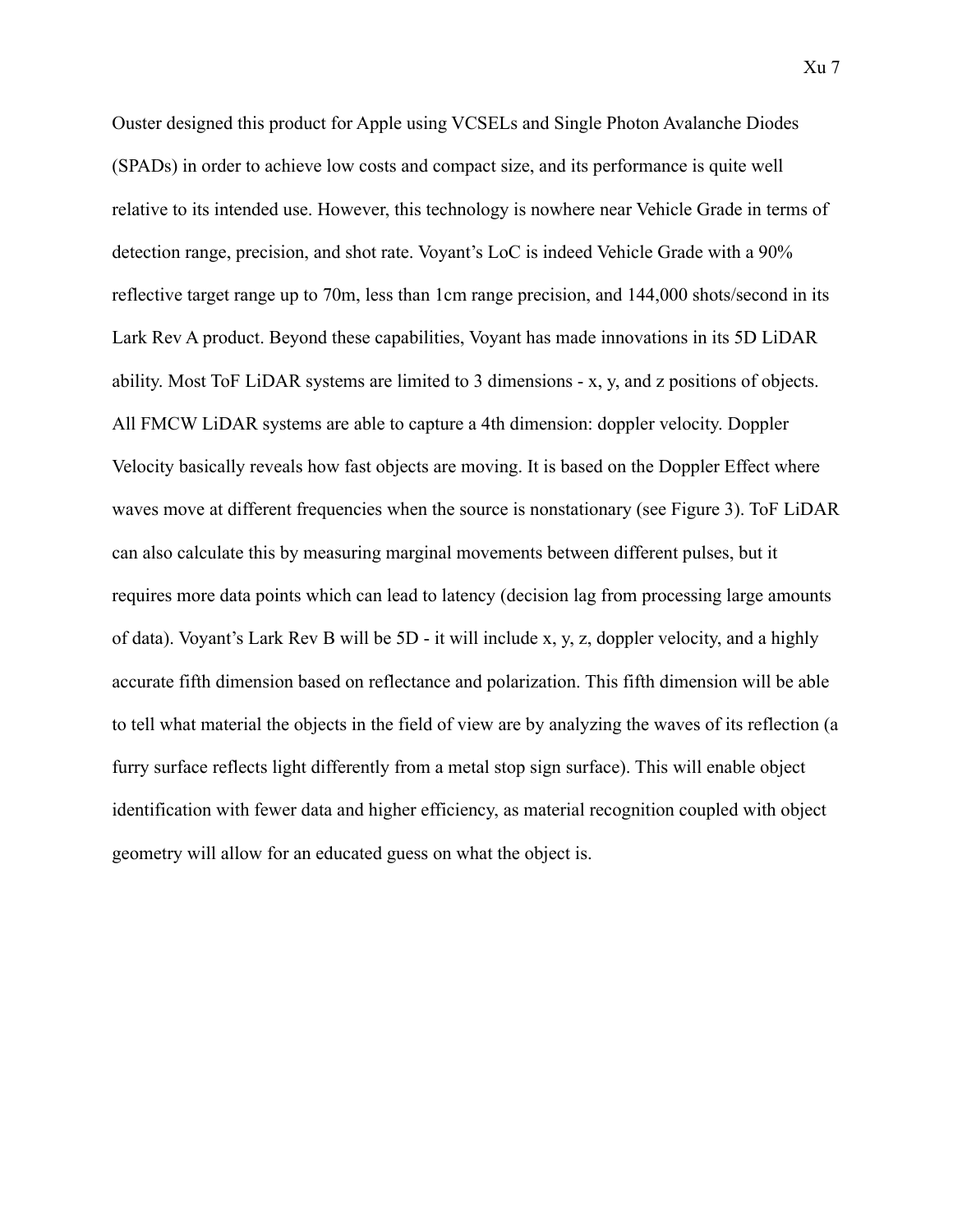

Figure 2: Resolution comparison commercial lidar and consumer lidar, taken by infrared camera (Image source for iPad is <https://www.youtube.com/watch?v=xz6CExnGw9w>)

# **Doppler Effect**



Figure 3: Doppler Effect, by Koko Xu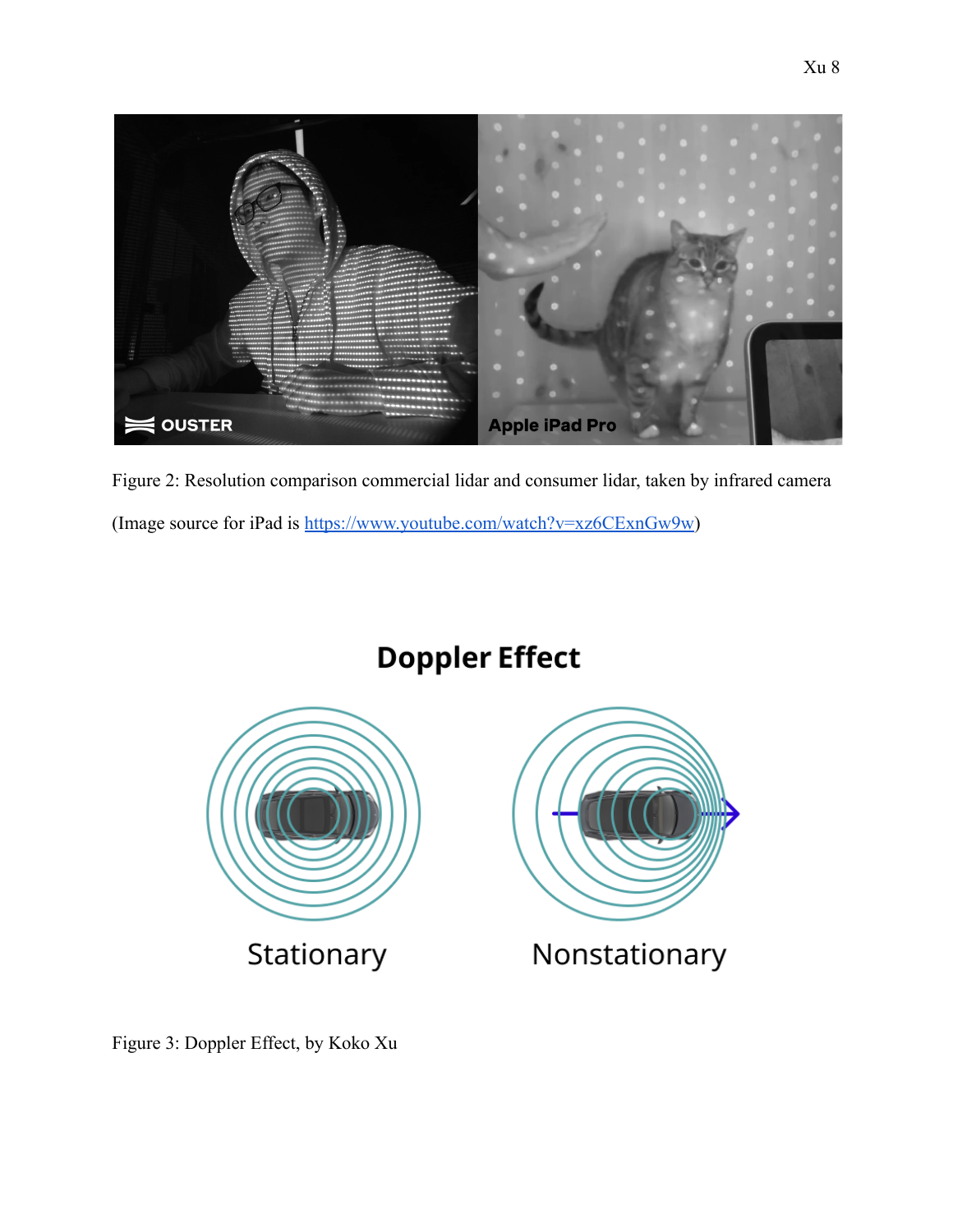Given Voyant Photonics' technological advancements, any industry that currently uses LiDAR technology is a potential customer. However, in Voyant's first go-to-market strategy it should target industries with high user painpoint, high WTP, and low peripheral competition. I believe Voyant's best go-to-market approach should be in the following order:

#### 1. Consumer Products that are Size/Price Sensitive with Proven Value Prop

Since Voyant's main differentiator is its size and price, industries where these factors play a big role in the decision-making process in the solution map are ideal first customers. These customers have a medium to high demand for machine perception capabilities because they've had market validation, and were able to get by with subpar solutions in the past. One example of this is smartphone applications in LiDAR - Apple has found success in Digital Flash LiDAR and tested end-user feature-market-fit to determine that iPhone owners do indeed want LiDAR associated services. This creates incentive for Apple to keep its LiDAR features and drives demand for better solutions on the market. With Voyant's improved FMCW LiDAR solution, Apple iPhones will be able to implement a lot more features such as robust object outlining and improved AR experience. Samsung, Huawei, and other smartphone makers have similar user personas.

#### 2. Consumer Products that are Size/Price Sensitive with Unproven Value Prop

Industries associated with IoT can benefit greatly from having LiDAR features, but they were not able to test out value proposition in the past because no robust solutions existed. An example of this is smart home systems like Google Home and Amazon Alexa, both of which

**ICP**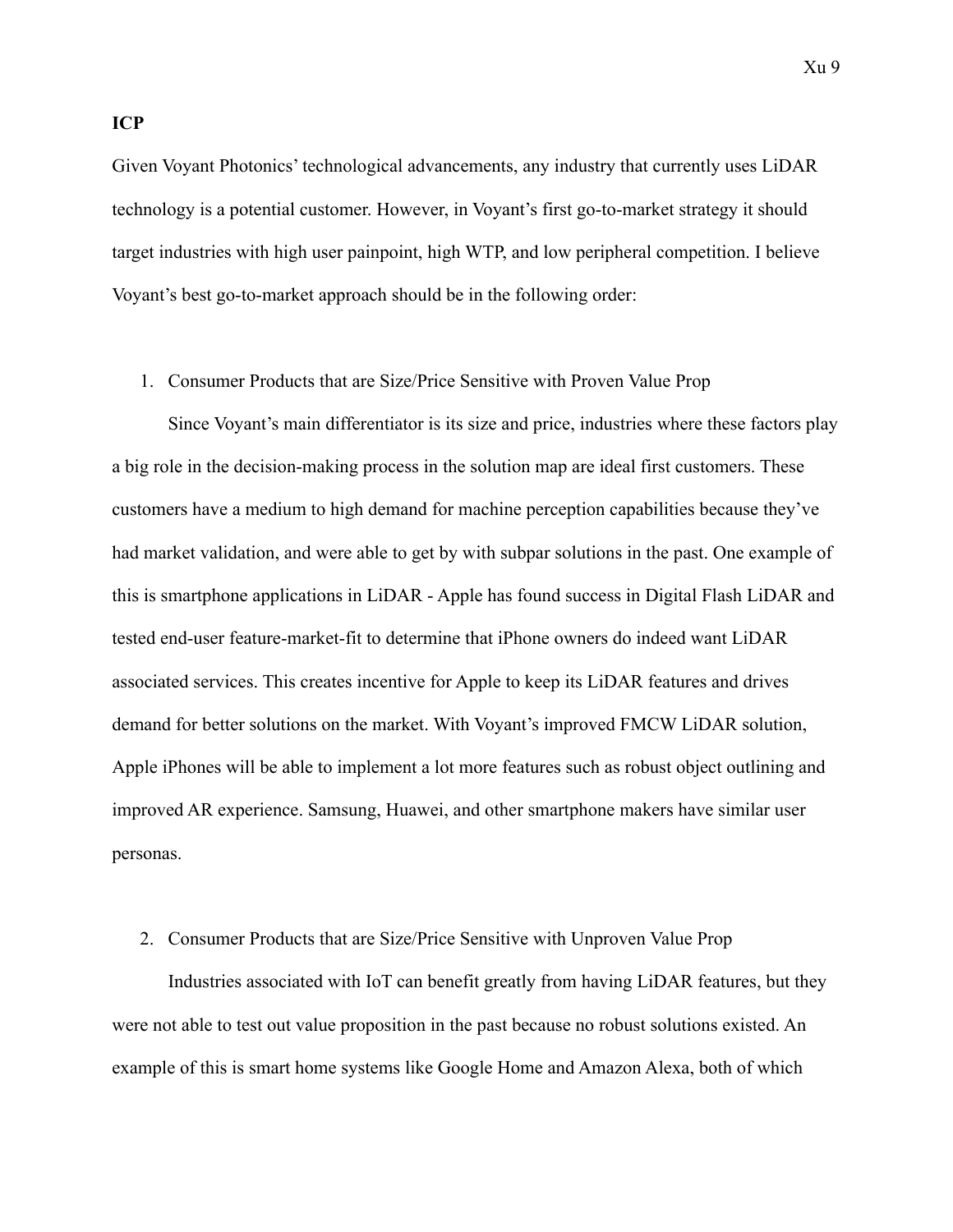don't currently have LiDAR systems built-in. These products could benefit from LiDAR with features such as automatic 3D reconstruction of an indoor environment or person identification and locational tracking to offer specific services. Think turning lights on and off in different rooms automatically as an Alexa owner walks around the house. Implementations of LiDAR in PCs can also provide useful features such as motion sensing to automatically sleep or turn on the PC for preserving power, although this specific use case can be done with other simpler LiDAR approaches.

#### 3. Enterprise Products that are Size/Weight Sensitive

For enterprise Hitech and Deeptech applications, consumers care less about unit economics and more about functionality and engineering friction. Although price is still a factor, it comes second to the viability of the product. Customers in this category have a high demand for improved systems used for machine perception. For example, robotics require machine perception capabilities that are small enough in size and weight to match their engineering specs. With Voyant's LoC technology, they are able to increase product performance and create more product features from engineering/design space saved with LoC. Although they are likely to be high-paying customers, onboarding friction is also expected to be higher because enterprise customers will likely demand customization which demands more engineering resources from Voyant. Other customers that fall under this persona include drone developers, eVTOL developers, and developers of payload-sensitive CubeSats with docking capabilities.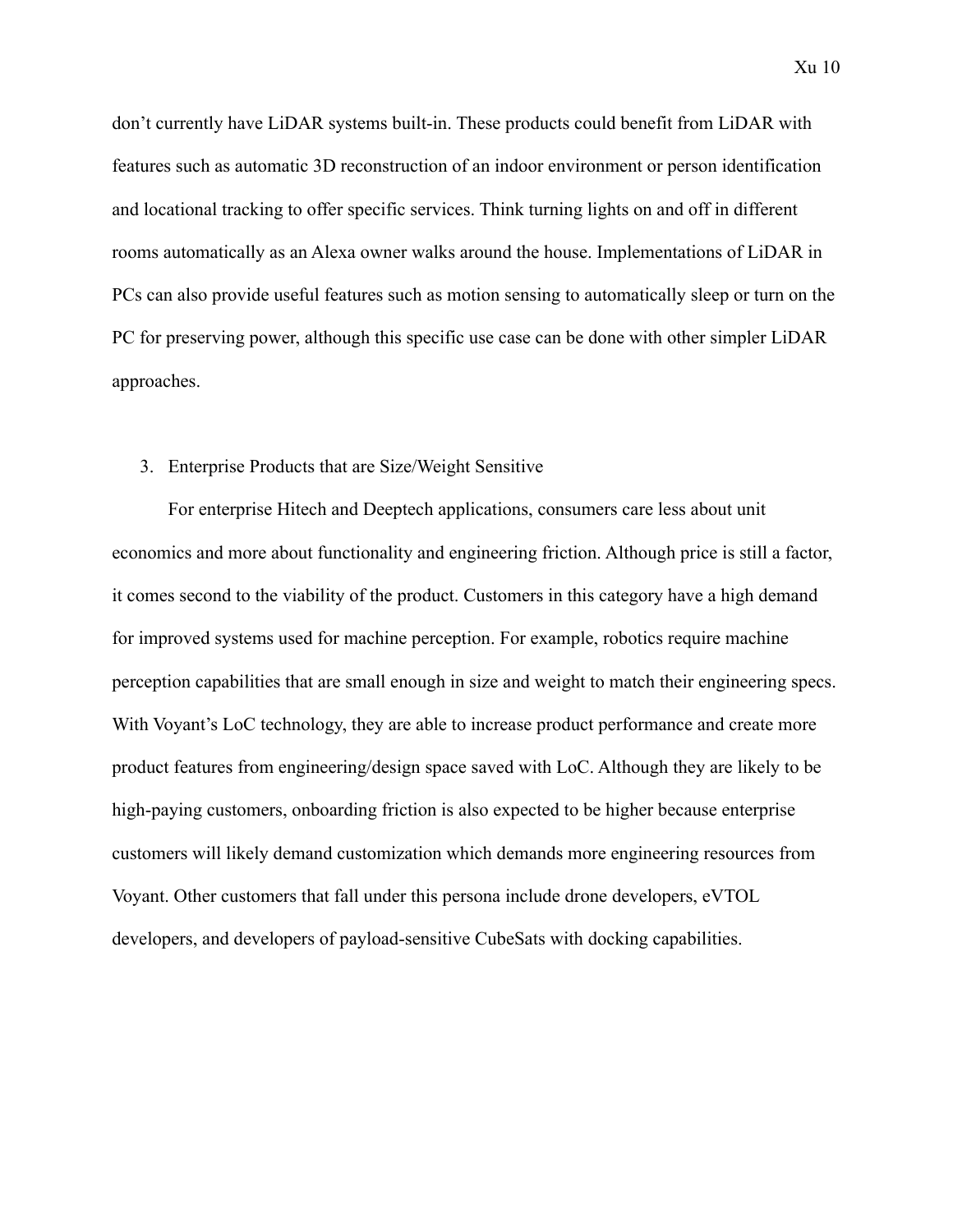#### **Case Studies**

I would like to explore two specific use cases for Voyant's technology that are outliers to the above ICPs but can potentially prove to be massively successful when executed correctly.

#### 1. Meta

With Meta's focus on the Metaverse and its rollout of the Oculus product lines, Voyant can exploit Meta's heavy investment in onboarding end-users to the Metaverse to achieve economies of scale faster. Oculus currently uses an in-house software/hardware stack called Insight. Insight is a primarily camera-based positional tracking and object/depth perception system powering Oculus headsets. Although mostly used for VR, in July 2021, then Facebook introduced the Passthrough API Experimental that allows Quest 2 owners to experience AR as well. Insight's hardware stack currently does not include LiDAR sensors but uses multiple Inertial Measurement Units (IMUs), four cameras, and infrared LEDs in the controllers. Insight uses Computer Vision alongside visual-inertial Simultaneous Localization and Mapping (SLAM) to track user location and movements. This approach uses visual-inertial mapping to calculate distances of objects from the user, which requires frames of the object from multiple angles. Voyant's LoC technology will be able to massively reduce the workload of this with a lot fewer data points, thus reducing the processing power needed in Insight. This solves Oculus' painpoints of jitter, latency, and swimminess, all of which stem from delays in data processing. It will also greatly improve Oculus' AR capabilities since AR requires higher resolution real-world data points than VR.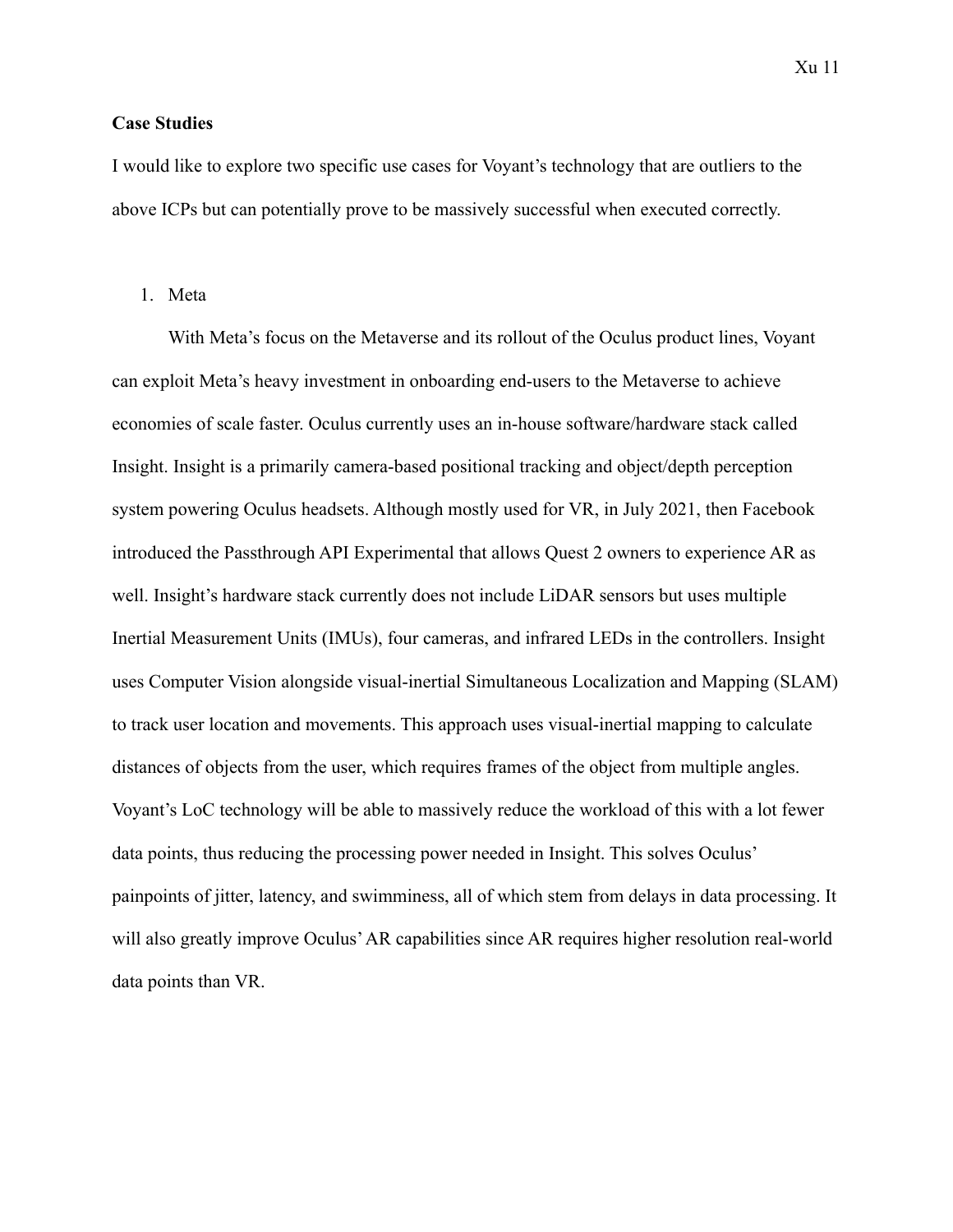2. Tesla

It's impossible to discuss LiDAR technology without bringing up AVs. Tesla is a unique case because of CEO Elon Musk's public dismissal of LiDAR technology, but Voyant's LoC might have other uses with Tesla than autonomous driving. Tesla famously takes pride in its ANN-based Autopilot system, which is based on its core technology called Vision. Vision is a neural network that depends on eight cameras around the vehicle and trains on an enormous dataset collected from Tesla's fleet around the world. Due to the nature of ANNs, Vision requires a large amount of data to improve itself in object detection and depth perception - two key capabilities of AVs. While Tesla has developed gimmicks to help with Vision training such as Fleet Learning and Shadow Mode, one barrier persists: data labeling. Data labeling is important because Vision needs to make predictions and know if it was right or wrong in order to improve. But it is expensive and laborious to manually label frames/videos taken from the fleet, this is where Voyant's LoC comes in. With Voyant's unique 5D LiDAR technology, the implementation of a few Voyant chips into Tesla vehicles will be very valuable for training Vision. This is because Voyant chips will be able to "grade" Vision on its performance by accurately identifying distances, velocities, and object types. This will serve as an automatic data labeling method for raw data collected from the Tesla fleet, taking away an expensive process. Note that this doesn't undermine Tesla and Elon's vision in ANN-based Autopilot, but instead aids that product mission. Voyant's LoC can also prove beneficial in solving Vision's latency issues, which Musk identified as a major painpoint for Tesla's engineering team in a December 2021 interview with Lex Fridman.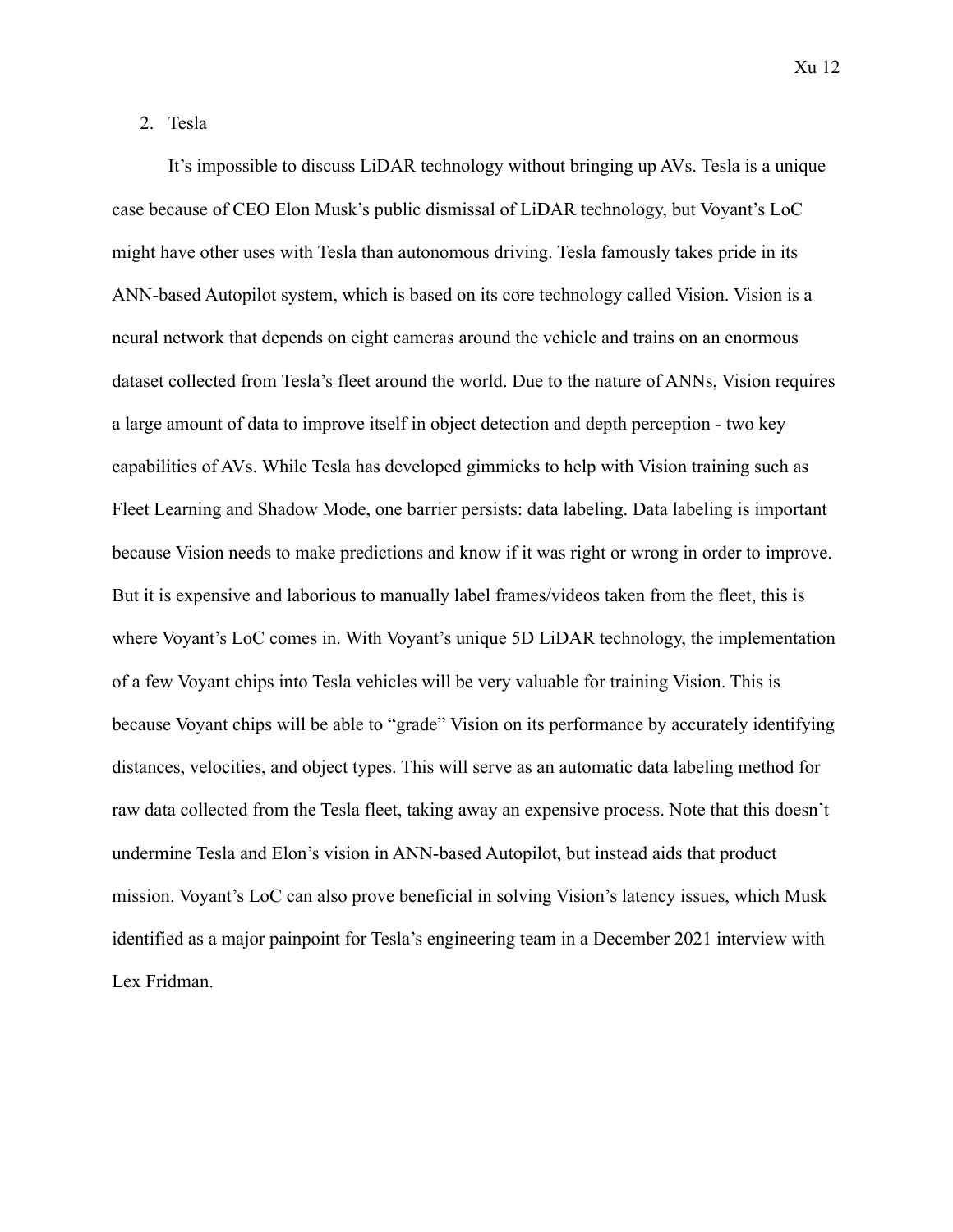Voyant Photonics has clear competitive advantages in its core technology with applications in a large variety of industries. However, it must be wary of scaling too fast and delivering subprime products. Voyant must hire engineers strategically yet aggressively, provide consistently great customer service, and most importantly, pursue customers in a systematic way. In this paper, I identified the top three customer personas ranked by a mix of user value proposition and product rollout friction. This is in an effort to achieve high scalability and establish recurring revenue early on. With a proper go-to-market strategy that doesn't overstrain Voyant's team and product, I believe Voyant will be able to capture the majority of the LiDAR market and revolutionize LiDAR adoption much like the CCD vs. CMOS camera revolution decades ago.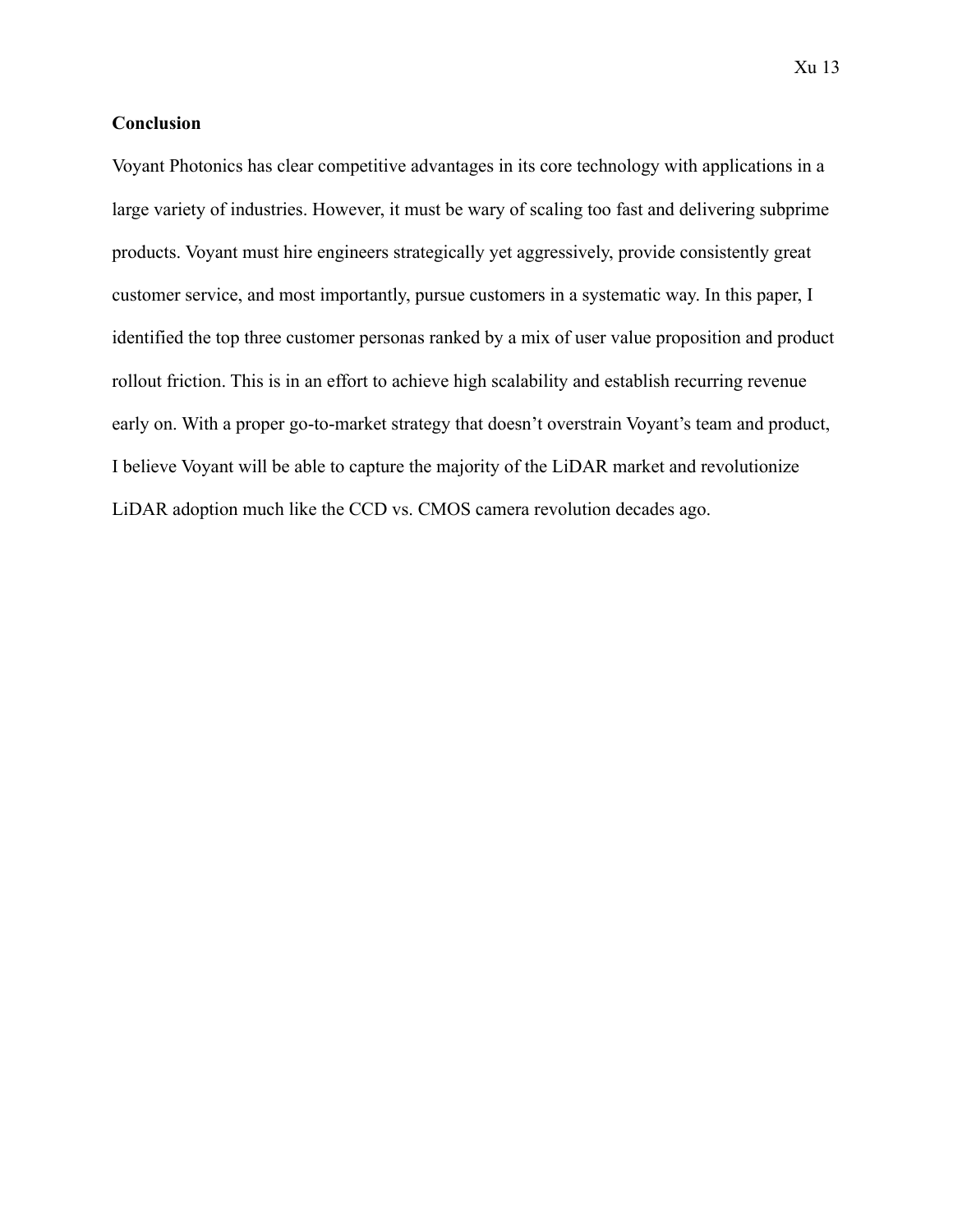#### References

Lee, Timothy B. "Why Millions of Lasers on a Chip Could Be the Future of Lidar." *Ars Technica*, Ars Technica, 8 Nov. 2018,

https://arstechnica.com/cars/2018/11/why-millions-of-lasers-on-a-chip-could-be-the-futureof-lidar/.

Lee, Timothy B. "Lidar Used to Cost \$75,000-Here's How Apple Brought It to the IPhone." *Ars Technica*, Ars Technica, 15 Oct. 2020,

https://arstechnica.com/cars/2020/10/the-technology-behind-the-iphone-lidar-may-be-comi ng-soon-to-cars/.

AEye. "Time of Flight vs. FMCW LIDAR: A Side-by-Side Comparison." *AEye.ai*, 27 Feb. 2021,

https://www.aeye.ai/whitepapers/time-of-flight-vs-fmcw-lidar-a-side-by-side-comparison/? hilite=FMCW%2Bmyths.

Stern, Peter. "Aeva IPO Ushers in the Era of 4D LIDAR-Will 5, 6, or 7D Lidar Be Far behind?" *Voyant Photonics Revolutionizing Machine Perception*, 29 Mar. 2021, https://voyantphotonics.com/aeva-ipo-ushers-in-the-era-of-4d-lidar%e2%80%8a-%e2%80 %8awill-5-6-or-7d-lidar-be-far-behind/.

Stern, Peter. "Lidar-on-a-Chip Is Not a Fool's Errand." *Voyant Photonics Revolutionizing Machine Perception*, 22 Sept. 2020,

https://voyantphotonics.com/lidar-on-a-chip-is-not-a-fools-errand/.